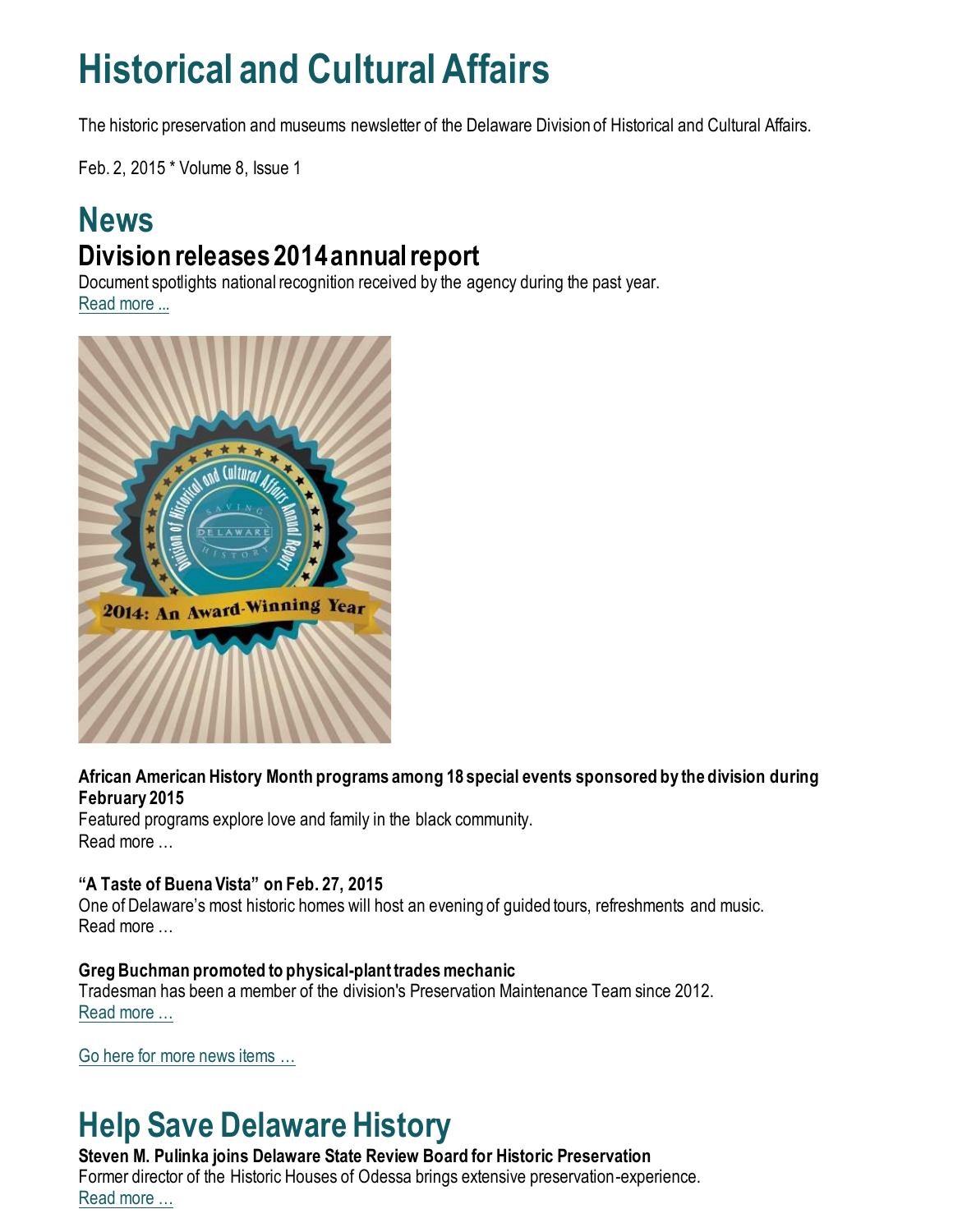**Call for papers: "The Early Colonial Delaware Valley—An Archaeological and Historical Symposium"**

Deadline for submission of abstracts: April 24, 2015. Read more ...

#### **Greater Philadelphia Designer Craftsmen and Historic Home Show, Feb. 6–8, 2015**

Two events in one, the Designer Craftsmen Show celebrates the most time-honored craftsmen in the nation; while the Historic Home Show is a prime resource for restoring and preserving America's architectural heritage. Valley Forge Convention Center, 1160 First Ave., King of Prussia, Pa. Read more

#### **"Preserving Our Past for a Better Future: Delaware's Historic Preservation Plan, 2013–2017"**

Document provides a roadmap for focusing on the broad goals and needs of Delaware's preservation community. [Read more …](https://history.delaware.gov/wp-content/uploads/sites/179/2019/02/Preservation-Plan-2013-2017.pdf)

## **Media Roundup**

The following Delaware history-related articles have recently appeared in the media:

#### [Aaron Cooper's story and every Delawarean's heart](https://www.delawareonline.com/story/opinion/contributors/2015/01/31/aaron-coopers-story-every-delawareans-heart/22657687/)

News Journal, Wilmington, Del.—Jan. 31, 2015 Op-ed by division Director Tim Slavin on one Delawarean's story of being kidnapped and sold into slavery.

Bones reveal history in Lewes Cape Gazette, Lewes, Del.—Jan. 23, 2015 Article on archaeological investigation of historical burials.

Dr. Gregory Scott to present research on Star-Hill community Feb. 7 Cape Gazette, Lewes, Del.—Jan. 23, 2015 Article on African American History Month program at The Old State House.

[Colonial highway carried presidents, generals, Revolutionary War heroes](https://www.newarkpostonline.com/news/article_585a9a09-0de6-5556-bcd3-07b41e8617b4.html)

Newark Post, Del.—Jan. 21, 2015 Road was used by both British and American troops during the Battle of Cooch's Bridge.

Dover Public Library's 'Changing America' explores equality Delaware State News, Dover, Del.—Jan. 9, 2015 Exhibit spotlights emancipation and civil rights.

#### [Delaware Backstory: Pardons for 3 who aided slaves?](https://www.delawareonline.com/story/news/local/2015/01/04/delaware-backstory-pardons-aided-slaves/21270495/)

News Journal, Wilmington, Del.—Jan. 5, 2015 Article on abolitionists Samuel D. Burris, Thomas Garrett and John Hunn.

Say Can You See: Saluting 'The Star Spangled Banner' Delaware State News, Dover, Del.—Jan. 5, 2015 Article on the Johnson Victrola Museum's Jan. 3, 2015 program exploring recordings of the national anthem.

Johnson Victrola Museum's "The Star Spangled Banner: Then & Now" Delaware State News, Dover, Del.—Jan. 3, 2015 Video of historic-site interpreter Jackie Collins presenting historical recordings of the national anthem.

#### **Articles on the removal of historic dam from White Clay Creek**

Section of structure taken out to allow fish to swim upstream.

[Revolutionary change](http://www1.udel.edu/udaily/2015/jan/white-clay-dam-removal-013015.html) UDaily, University of Delaware, Newark, Del.—Jan. 30, 2015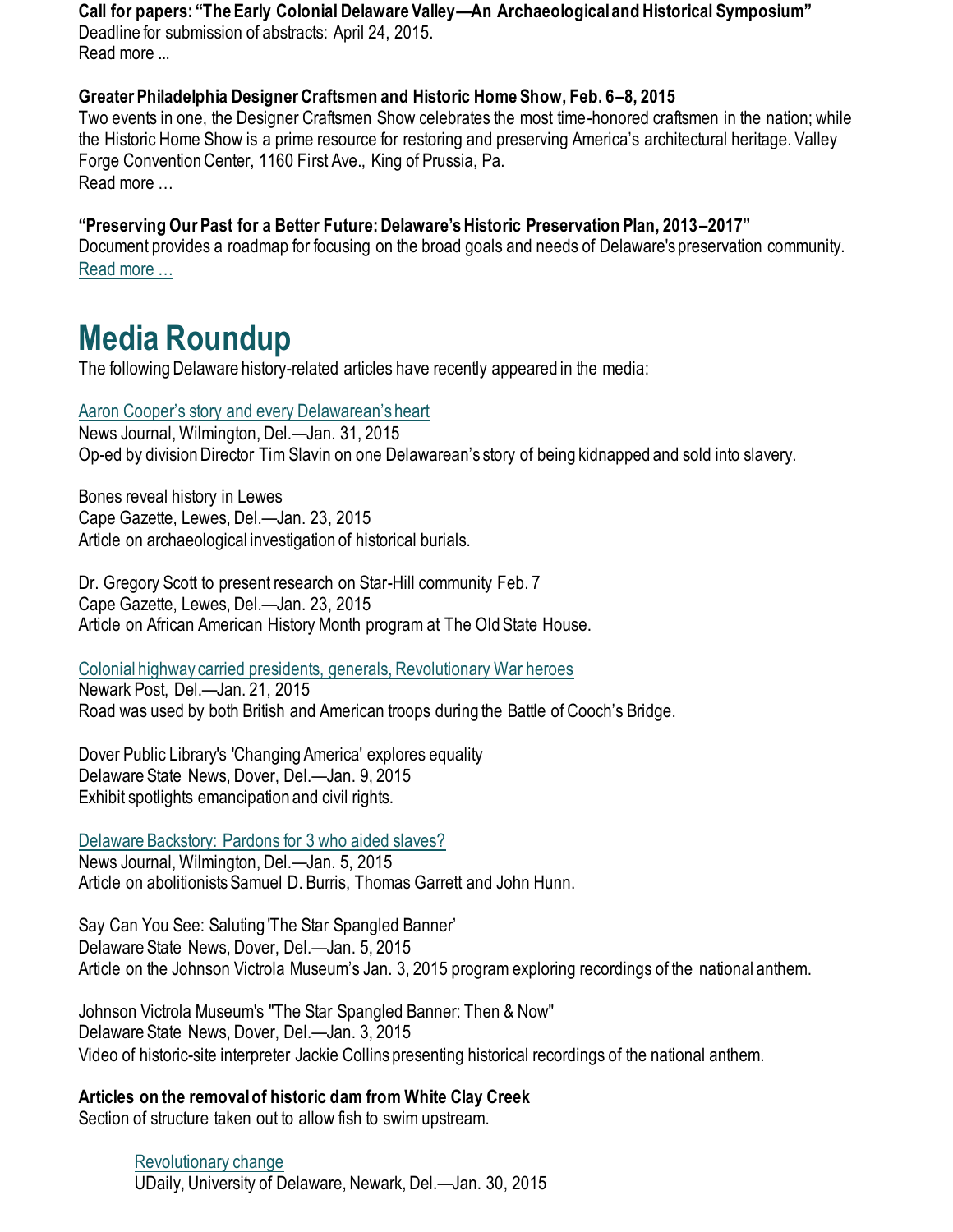Colonial dam removal lures fish, yields historic artifacts WDDE Radio, Dover, Del.—Dec. 19, 2014

#### **Articles on the First State National Historical Park**

Congress authorized the renaming and expansion of the First State National Monument in December 2014.

First State Nat'l Park gets new superintendent WDDE Radio, Dover, Del.—Jan. 8, 2015

[Sen. Carper Congratulates Ethan McKinley On Being Named First State National Historical Park](http://www.delaware1059.com/story/14058-sen-carper-congratulates-ethan-mckinley-on-being-named-first-state-national-historical-park-superintendent)  **[Superintendent](http://www.delaware1059.com/story/14058-sen-carper-congratulates-ethan-mckinley-on-being-named-first-state-national-historical-park-superintendent)** WXDE Radio, Milford, Del.—Jan. 8, 2015

[Delaware's 1st National P](https://www.delmarvanow.com/story/news/local/delaware/2014/12/31/first-national-park-delaware/21115299/)ark includes Lewes Daily Times, Salisbury, Md.—Dec. 31, 2014

## **Events**

**Wednesday, Feb. 4** The Story of the Delaware Continentals – New Castle Historical Society

**Friday, Feb. 6** Bruce Anthony, Jazz Guitarist – The Old State House

**Saturday, Feb. 7** Paul Robeson's Family Ties and Contributions – Johnson Victrola Museum Star-Hill and the Gibbs Family Legacy – The Old State House

**Saturdays, Feb. 7, 21 and 28** Follow the Drinking Gourd – The Old State House

**Saturdays, Feb. 7 and 28** A World Apart – John Dickinson Plantation

**Saturday, Feb. 14** Follow the Drinking Gourd – Dover Public Library John Dickinson's 207th Remembrance Day – John Dickinson Plantation Finding African American Families in Kent County—1830–1860 – The Old State House Demonstrations by the Thistledown Fiber Arts Guild – John Dickinson Plantation Delaware Sports Museum and Hall of Fame – Zwaanendael Museum

**Wednesday, Feb. 18** The Revolutionary War Comes to Delaware – New Castle Historical Society

**Friday, Feb. 20** McLane and Washington – Dover Public Library

**Saturday, Feb. 21** Stories of Runaway Slaves – John Dickinson Plantation The Story of Fats Waller – Johnson Victrola Museum

**Wednesday, Feb. 25** Setting the Record Straight: Dispelling New Castle's Historical Myths – New Castle Historical Society

**Friday, Feb. 27** A Taste of Buena Vista – Buena Vista Mansion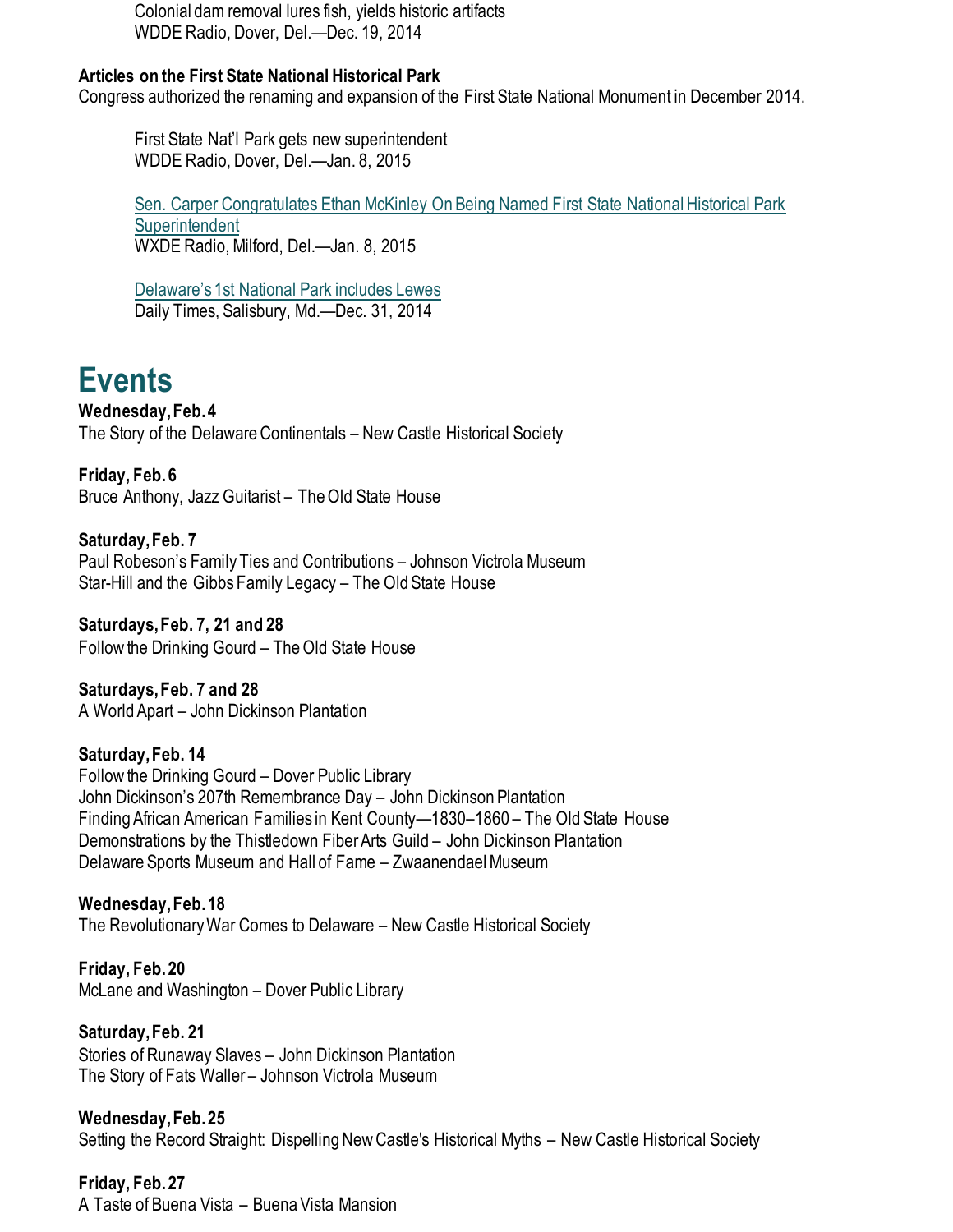#### **Saturday, Feb. 28**

The African-American Family in Slavery and Freedom—A Celebration of Love – The Old State House The American Anti-Slavery Society and Hockessin – Hockessin Public Library

# **Exhibits and Displays**

**Thru March 1, 2015** Dress for Success: The Edwardian Gentlemen's Wardrobe and Accessories – Legislative Hall

**Thru April 14, 2015** Simple Pleasures: Play and Dance – Zwaanendael Museum

**Thru April 19, 2015** Simple Pleasures: Play and Dance – The Old State House

**Thru spring 2015** [Middletown Goes To War](http://history.blogs.delaware.gov/2014/07/01/middletown-goes-to-war-exhibit-at-the-middletown-historical-society/) – Middletown Historical Society

#### **Ongoing**

A Seaborne Citizenry: The DeBraak and Its Atlantic World – Zwaanendael Museum Simple Machines – John Dickinson Plantation

#### **Ongoing**

[Delaware and the War of 1812](https://history.delaware.gov/2014/09/10/zwaanendael-museum-features-exhibit-delaware-and-the-war-of-1812/) – Zwaanendael Museum

[Emeline Hawkins: Her Journey from Slavery to Freedom on the Underground Railroad](http://history.blogs.delaware.gov/2014/09/16/emeline-hawkins-her-journey-from-slavery-to-freedom-on-the-underground-railroad-at-the-new-castle-court-house-museum/) – New Castle Court House Museum

Items From the Permanent Collections – Laurel Heritage Museum

[Sculpture by Charles Parks](https://history.delaware.gov/2018/11/27/display-of-sculpture-by-charles-parks-at-the-new-castle-court-house-museum/) – New Castle Court House Museum

[A Seaborne Citizenry: The DeBraak and Its Atlantic World](http://history.blogs.delaware.gov/2014/09/10/a-seaborne-citizenry-the-debraak-and-its-atlantic-world-exhibit-at-the-zwaanendael-museum-2/) – Zwaanendael Museum

[Simple Machines](http://history.blogs.delaware.gov/2014/09/11/simple-machines-exhibit-at-the-john-dickinson-plantation/) – John Dickinson Plantation

# **SHICA DELAWARE HISTORICAL SECULTURAL AFFAIRS**

## **Historical and Cultural Affairs**

The historic-preservation and museums newsletter of the Delaware Division of Historical and Cultural Affairs.

Historical and Cultural Affairs is designed to stimulate public interest in the division's museums, programs and services, and to increase awareness of the value that history and historic preservation bring to the lives of Delaware's citizens and visitors. The newsletter is distributed during the last week of each month, via e-mail, to division staff members, Delaware's historical- and preservation-related communities and friends. Please submit relevant articles, news items and suggestions to Jim Yurasek, newsletter editor, at [jim.yurasek@delaware.gov.](mailto:jim.yurasek@delaware.gov)

[Non-Discrimination Statement and Acknowledgement of Support](https://history.delaware.gov/about-agency/#statement) 

If you would like to be added to, or removed from, the e-newsletter mailing list, please e-mail the editor.